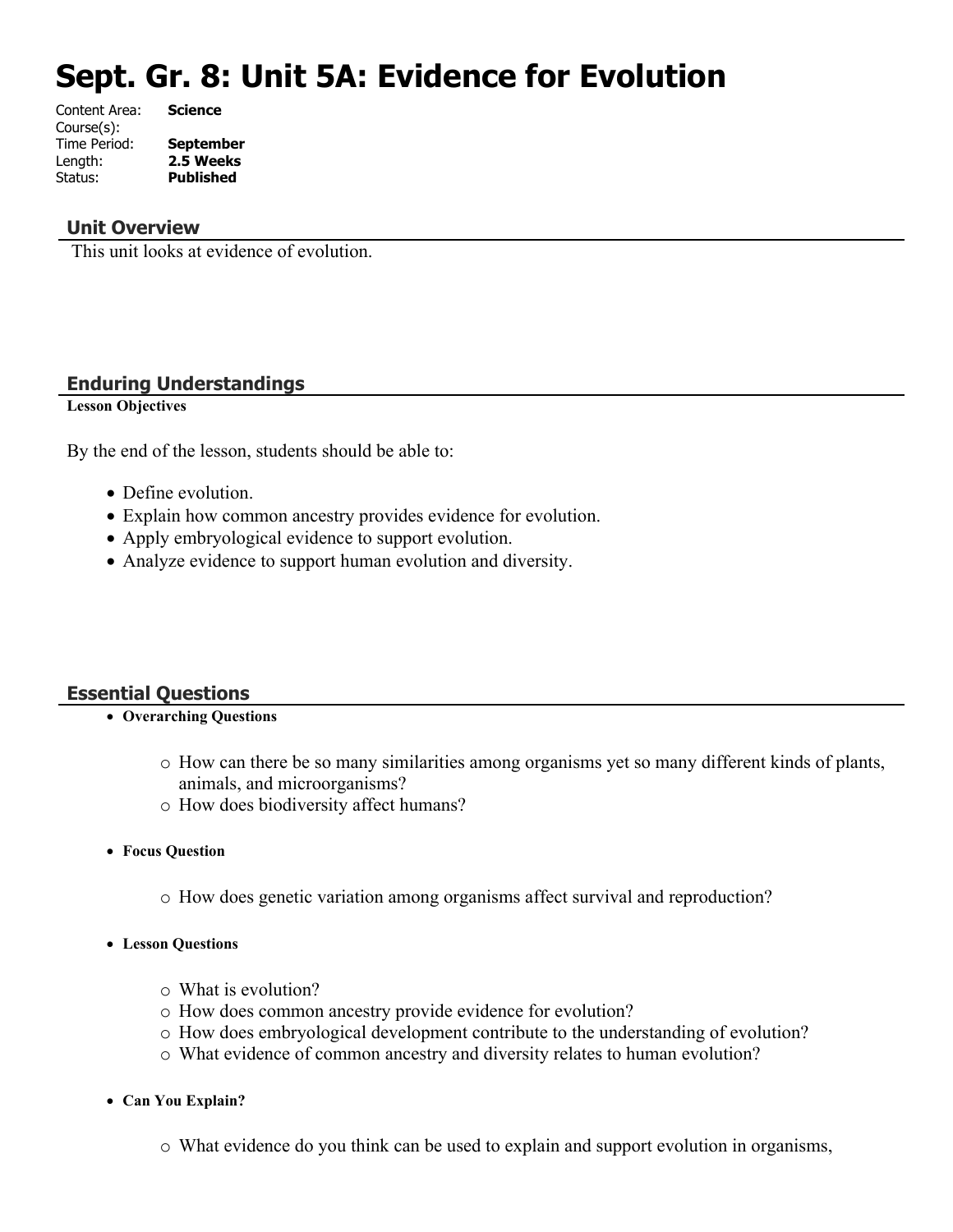# **Instructional Strategies & Learning Activities DISCOVERY TECHBOOK LESSONS:**

#### **[The Five Es](https://app.discoveryeducation.com/learn/techbook/units/3afa2867-5c93-4836-9521-47ead2ed95b1/concepts/76f23edc-2888-4dac-99e6-1e43c6d951bc/lesson/sections/4c1abc1c-59d4-4ad5-be3b-0a98ba1ba42c)**

• [The Five E Instructional Model](https://app.discoveryeducation.com/learn/techbook/units/3afa2867-5c93-4836-9521-47ead2ed95b1/concepts/76f23edc-2888-4dac-99e6-1e43c6d951bc/lesson/sections/4c1abc1c-59d4-4ad5-be3b-0a98ba1ba42c#9eb03dfb-11aa-48ae-b42e-578831a93ed9)

Science Techbook follows the 5E instructional model. As you plan your lesson, the provided Model Lesson includes strategies for each of the 5Es.

• [Engage \(45–90 minutes\)](https://app.discoveryeducation.com/learn/techbook/units/3afa2867-5c93-4836-9521-47ead2ed95b1/concepts/76f23edc-2888-4dac-99e6-1e43c6d951bc/lesson/sections/4c1abc1c-59d4-4ad5-be3b-0a98ba1ba42c#197a35db-5e15-49f2-ae91-6590193560d9)

Students are presented with information about whether evolution is still occurring. Students begin to formulate ideas around the Can You Explain? (CYE) question.

• [Explore \(135 minutes\)](https://app.discoveryeducation.com/learn/techbook/units/3afa2867-5c93-4836-9521-47ead2ed95b1/concepts/76f23edc-2888-4dac-99e6-1e43c6d951bc/lesson/sections/4c1abc1c-59d4-4ad5-be3b-0a98ba1ba42c#65ab49ac-f4ad-4db1-94d5-613966f45463)

Students investigate questions about evolution by using evidence from text and media assets. Students complete a Hands-On Activity and investigate the similarities between developmental stages of several vertebrates.

• [Explain \(45–90 minutes\)](https://app.discoveryeducation.com/learn/techbook/units/3afa2867-5c93-4836-9521-47ead2ed95b1/concepts/76f23edc-2888-4dac-99e6-1e43c6d951bc/lesson/sections/4c1abc1c-59d4-4ad5-be3b-0a98ba1ba42c#4eff0a0d-1d45-451f-91ef-29ec7a43777f)

Students construct scientific explanations to the CYE question by including evidence of evolution, through the use of homologies and common ancestors.

• [Elaborate with STEM \(45–135 minutes\)](https://app.discoveryeducation.com/learn/techbook/units/3afa2867-5c93-4836-9521-47ead2ed95b1/concepts/76f23edc-2888-4dac-99e6-1e43c6d951bc/lesson/sections/4c1abc1c-59d4-4ad5-be3b-0a98ba1ba42c#e73399fe-7204-48b7-9af4-b4b52605a740)

Students apply their understanding of evolution as they learn about research conducted by evolutionary biologists, design an evolution app, and analyze changes to the human brain.

• [Evaluate \(45–90 minutes\)](https://app.discoveryeducation.com/learn/techbook/units/3afa2867-5c93-4836-9521-47ead2ed95b1/concepts/76f23edc-2888-4dac-99e6-1e43c6d951bc/lesson/sections/4c1abc1c-59d4-4ad5-be3b-0a98ba1ba42c#c4a2042e-c0b2-46bc-9ae4-a2810edb868f)

Students are evaluated on the state science standards, as well as Standards in ELA/Literacy and Standards in Math standards, using Board Builder and the provided concept summative assessments.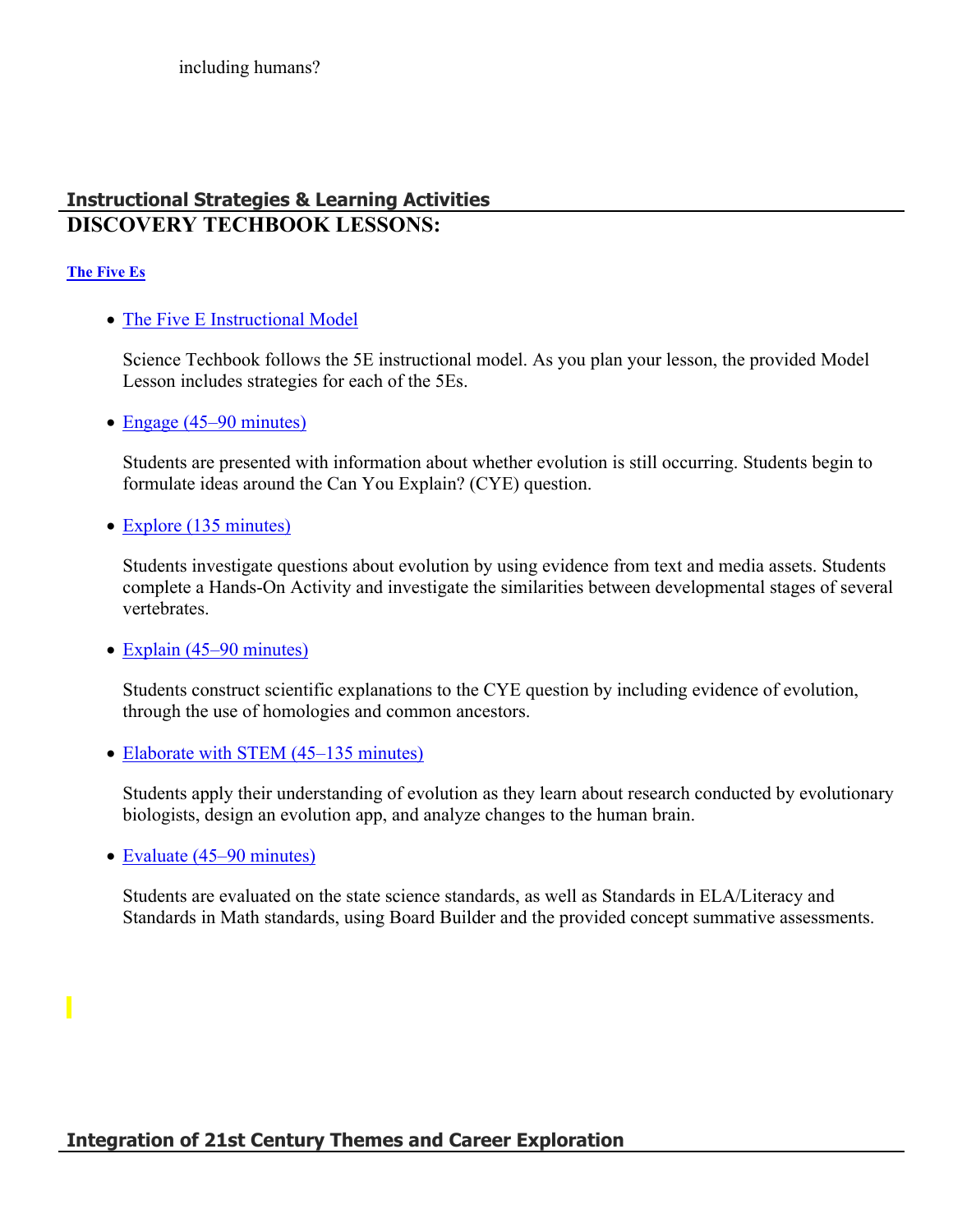# Students learn about the careers of Evolutionary biologists.

| TECH.9.4.8.IML.7     | Use information from a variety of sources, contexts, disciplines, and cultures for a specific<br>purpose (e.g., 1.2.8.C2a, 1.4.8.CR2a, 2.1.8.CHSS/IV.8.AI.1, W.5.8, 6.1.8.GeoSV.3.a,<br>6.1.8. Civics DP.4.b, 7.1. NH. IPRET.8). |
|----------------------|----------------------------------------------------------------------------------------------------------------------------------------------------------------------------------------------------------------------------------|
| TECH.9.4.8.CI.4      | Explore the role of creativity and innovation in career pathways and industries.                                                                                                                                                 |
|                      | An individual's strengths, lifestyle goals, choices, and interests affect employment and<br>income.                                                                                                                              |
| TECH.9.4.8.IML.12    | Use relevant tools to produce, publish, and deliver information supported with evidence<br>for an authentic audience.                                                                                                            |
|                      | Gathering and evaluating knowledge and information from a variety of sources, including<br>global perspectives, fosters creativity and innovative thinking.                                                                      |
| WRK.9.2.8.CAP.10     | Evaluate how careers have evolved regionally, nationally, and globally.                                                                                                                                                          |
|                      | Multiple solutions often exist to solve a problem.                                                                                                                                                                               |
| WRK.9.2.8.CAP.12     | Assess personal strengths, talents, values, and interests to appropriate jobs and careers to<br>maximize career potential.                                                                                                       |
| WRK.9.2.8.CAP.3      | Explain how career choices, educational choices, skills, economic conditions, and personal<br>behavior affect income.                                                                                                            |
| TECH.9.4.8.IML.1     | Critically curate multiple resources to assess the credibility of sources when searching for<br>information.                                                                                                                     |
| <b>TECH.9.4.8.CT</b> | <b>Critical Thinking and Problem-solving</b>                                                                                                                                                                                     |
| TECH.9.4.8.IML.3     | Create a digital visualization that effectively communicates a data set using formatting<br>techniques such as form, position, size, color, movement, and spatial grouping (e.g.,<br>6.SP.B.4, 7.SP.B.8b).                       |
| <b>WRK.9.2.8.CAP</b> | <b>Career Awareness and Planning</b>                                                                                                                                                                                             |
| WRK.9.2.8.CAP.1      | Identify offerings such as high school and county career and technical school courses,<br>apprenticeships, military programs, and dual enrollment courses that support career or<br>occupational areas of interest.              |
| TECH.9.4.8.IML.4     | Ask insightful questions to organize different types of data and create meaningful<br>visualizations.                                                                                                                            |

#### **Technology and Design Integration**

Technology is fully integrated using Discovery Techbook.

| CS.6-8.8.1.8.DA.1 | Organize and transform data collected using computational tools to make it usable for a<br>specific purpose.                                                                                                                                             |
|-------------------|----------------------------------------------------------------------------------------------------------------------------------------------------------------------------------------------------------------------------------------------------------|
|                   | People use digital devices and tools to automate the collection, use, and transformation of<br>data. The manner in which data is collected and transformed is influenced by the type of<br>digital device(s) available and the intended use of the data. |

# **Interdisciplinary Connections**

| LA.WHST.6-8.1 | Write arguments focused on discipline-specific content.                          |
|---------------|----------------------------------------------------------------------------------|
| LA.WHST.6-8.7 | Conduct short research projects to answer a question (including a self-generated |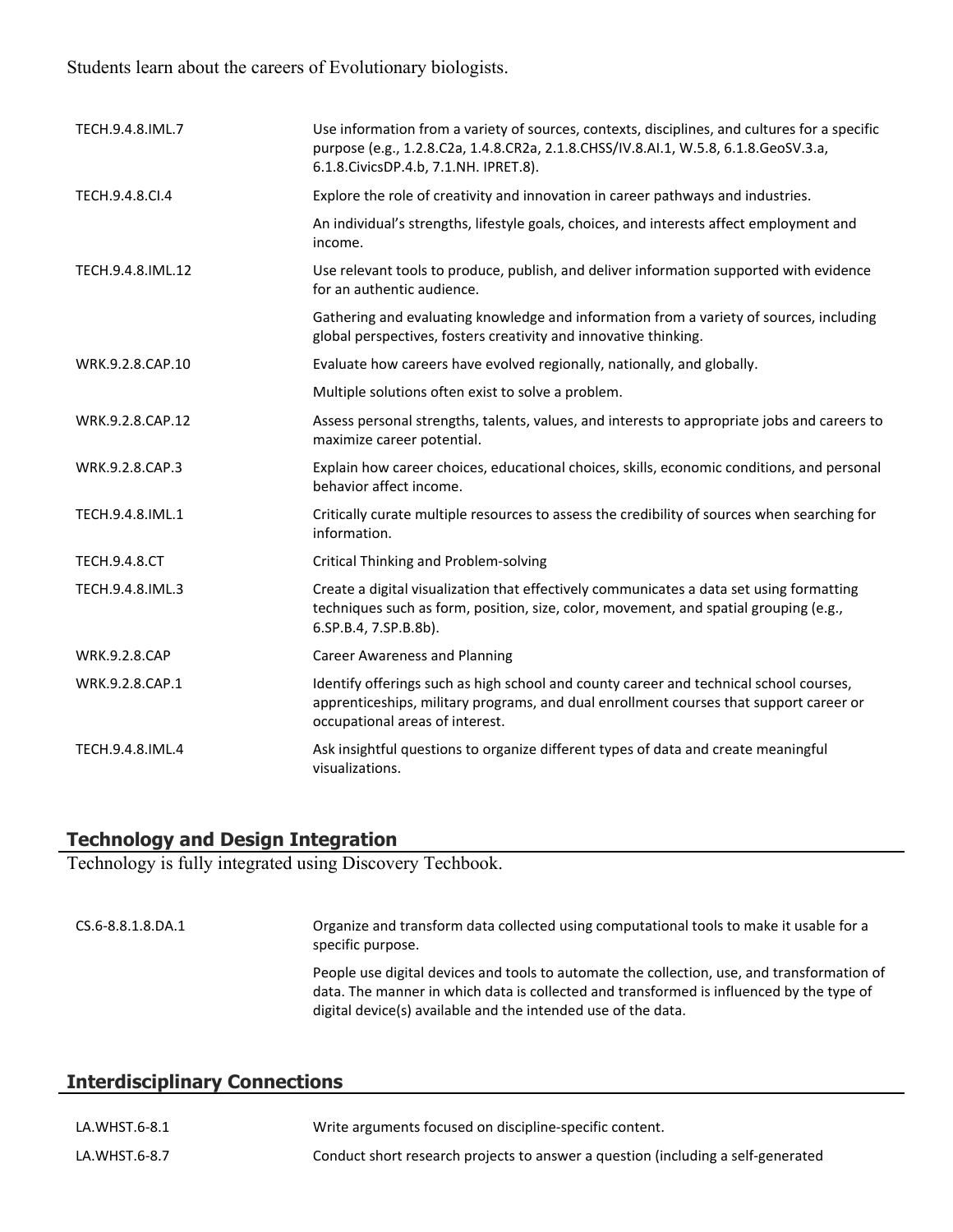|               | question), drawing on several sources and generating additional related, focused<br>questions that allow for multiple avenues of exploration.                                                                                                                                                        |
|---------------|------------------------------------------------------------------------------------------------------------------------------------------------------------------------------------------------------------------------------------------------------------------------------------------------------|
| LA.WHST.6-8.8 | Gather relevant information from multiple print and digital sources, using search terms<br>effectively; assess the credibility and accuracy of each source; and quote or paraphrase<br>the data and conclusions of others while avoiding plagiarism and following a standard<br>format for citation. |
| LA.WHST.6-8.9 | Draw evidence from informational texts to support analysis, reflection, and research.                                                                                                                                                                                                                |
| LA.WHST.6-8.2 | Write informative/explanatory texts, including the narration of historical events, scientific<br>procedures/experiments, or technical processes.                                                                                                                                                     |
| LA.RST.6-8.1  | Cite specific textual evidence to support analysis of science and technical texts.                                                                                                                                                                                                                   |
| LA.RST.6-8.2  | Determine the central ideas or conclusions of a text; provide an accurate summary of the<br>text distinct from prior knowledge or opinions.                                                                                                                                                          |
| LA.RST.6-8.3  | Follow precisely a multistep procedure when carrying out experiments, taking<br>measurements, or performing technical tasks.                                                                                                                                                                         |
| LA.RST.6-8.4  | Determine the meaning of symbols, key terms, and other domain-specific words and<br>phrases as they are used in a specific scientific or technical context relevant to grades 6-8<br>texts and topics.                                                                                               |
| LA.RST.6-8.5  | Analyze the structure an author uses to organize a text, including how the major sections<br>contribute to the whole and to an understanding of the topic.                                                                                                                                           |
| MA.7.RP.A.2   | Recognize and represent proportional relationships between quantities.                                                                                                                                                                                                                               |
| LA.RST.6-8.6  | Analyze the author's purpose in providing an explanation, describing a procedure, or<br>discussing an experiment in a text.                                                                                                                                                                          |
| MA.7.EE.B     | Solve real-life and mathematical problems using numerical and algebraic expressions and<br>equations.                                                                                                                                                                                                |
| LA.RST.6-8.7  | Integrate quantitative or technical information expressed in words in a text with a version<br>of that information expressed visually (e.g., in a flowchart, diagram, model, graph, or<br>table).                                                                                                    |
| LA.RST.6-8.8  | Distinguish among facts, reasoned judgment based on research findings, and speculation<br>in a text.                                                                                                                                                                                                 |
| LA.RST.6-8.9  | Compare and contrast the information gained from experiments, simulations, video, or<br>multimedia sources with that gained from reading a text on the same topic.                                                                                                                                   |
| MA.6.SP.B.5   | Summarize numerical data sets in relation to their context, such as by:                                                                                                                                                                                                                              |
| LA.WHST.6-8.4 | Produce clear and coherent writing in which the development, organization, voice, and<br>style are appropriate to task, purpose, and audience.                                                                                                                                                       |
| LA.RST.6-8.10 | By the end of grade 8, read and comprehend science/technical texts in the grades 6-8 text<br>complexity band independently and proficiently.                                                                                                                                                         |
| MA.6.RP.A.1   | Understand the concept of a ratio and use ratio language to describe a ratio relationship<br>between two quantities.                                                                                                                                                                                 |
| LA.WHST.6-8.5 | With some guidance and support from peers and adults, develop and strengthen writing<br>as needed by planning, revising, editing, rewriting, or trying a new approach, focusing on<br>how well purpose and audience have been addressed.                                                             |
| LA.WHST.6-8.6 | Use technology, including the Internet, to produce and publish writing and present the<br>relationships between information and ideas clearly and efficiently.                                                                                                                                       |

# **Differentiation**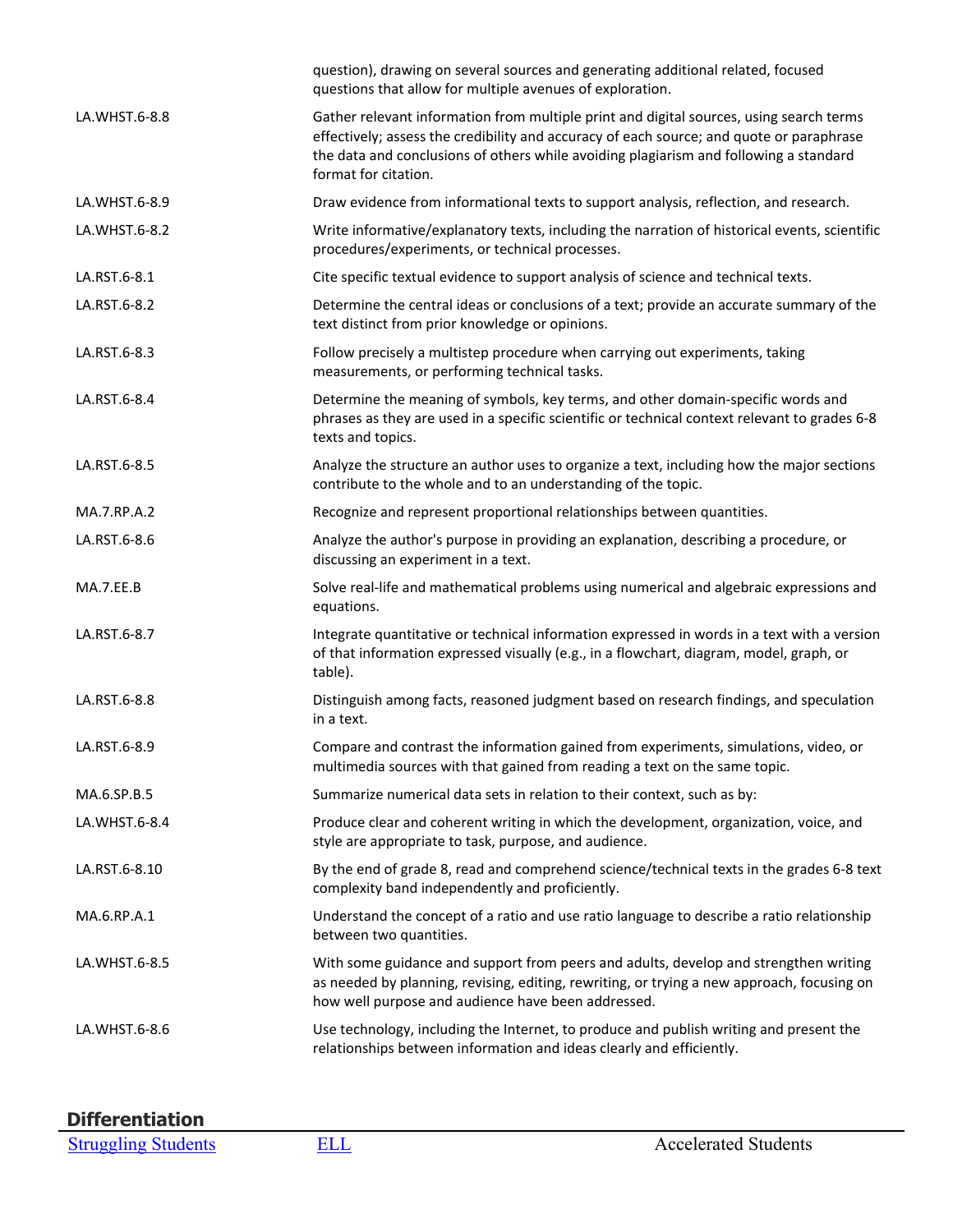- 1. Using a two-column chart, ask students to compare and contrast two different examples of evidence for evolution.
- 1. Have students read the Spanish version of ["How DNA Provides](https://app.discoveryeducation.com/player/view/assetGuid/06f053e1-ed09-4b98-b261-c2790f8a6c04)  [Evidence for Evolution"](https://app.discoveryeducation.com/player/view/assetGuid/06f053e1-ed09-4b98-b261-c2790f8a6c04) and review examples of evidence supporting the theory of evolution.
- 2. Ask students to identify how these different forms of evidence for evolution suggest a common ancestor.
- 1. Have students find different examples of how biogeography has led to speciation and share with their classmates.
- 2. Have students research different hominid species and the time periods in which it is believed they were alive.

[Differentiation in science](http://www.brighthubeducation.com/teaching-gifted-students/65181-differentiation-techniques-and-activities-in-the-classroom-for-gifted-students/) can be accomplished in several ways. Once you have given a pre-test to students, you know what information has already been mastered and what they still need to work on. Next, you design activities, discussions, lectures, and so on to teach information to students. The best way is to have two or three groups of students divided by ability level.

While you are instructing one group, the other groups are working on activities to further their knowledge of the concepts. For example, while you are helping one group learn the planet names in order, another group is researching climate, size, and distance from the moon of each planet. Then the groups switch, and you instruct the second group on another objective from the space unit. The first group practices writing the order of the planets and drawing a diagram of them.

Here are some ideas for the classroom when you are using differentiation in science:

- Create a tic-tac-toe board that lists different activities at different ability levels. When students aren't involved in direct instruction with you, they can work on activities from their tic-tac-toe board. These boards have nine squares, like a tic-tac-toe board; and each square lists an activity that corresponds with the science unit. For example, one solar system activity for advanced science students might be to create a power point presentation about eclipses. For beginning students, an activity might be to make a poster for one of the planets and include important data such as size, order from the sun, whether it has moons, and so on.
- Find websites on the current science unit that students can explore on their own.
- Allow students to work in small groups to create a project throughout the entire unit. For example, one group might create a solar system model to scale. Another group might write a play about the solar system. This is an activity these groups can work on while they are not working directly with you.

Differentiation in science gets students excited to learn because it challenges them to expand their knowledge and skills, instead of teaching the whole group concepts they have already mastered.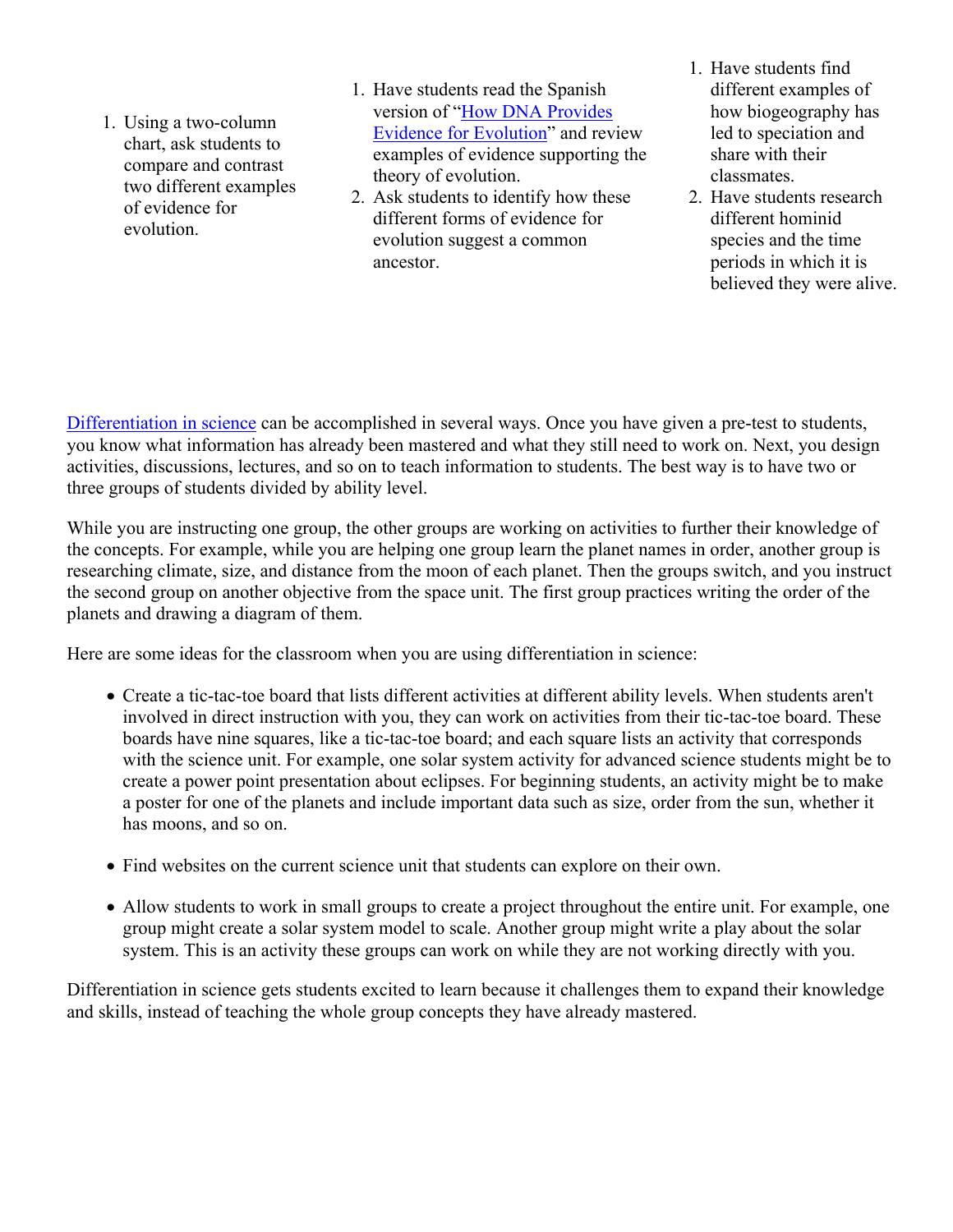#### **Modifications & Accommodations**

Refer to QSAC EXCEL SMALL SPED ACCOMMOCATIONS spreadsheet in this discipline.

#### **Modifications and Accommodations used in this unit:**

In addition to differentiated instruction, IEP's and 504 accommocations will be utilized.

In addition to differentiated instruction, IEP's and 504 accommocations will be utilized.

#### **Benchmark Assessments**

**Benchmark Assessments** are given periodically (e.g., at the end of every quarter or as frequently as once per month) throughout a school year to establish baseline achievement data and measure progress toward a standard or set of academic standards and goals.

#### **Schoolwide Benchmark assessments:**

Aimsweb benchmarks 3X a year

Linkit Benchmarks 3X a year

#### **Additional Benchmarks used in this unit:**

**See above**

#### **Formative Assessments**

See assessments located in the unit link above

#### **Summative Assessments**

**Summative assessments** evaluate student learning, knowledge, proficiency, or success at the conclusion of an instructional period, like a unit, course, or program. Summative assessments are almost always formally graded and often heavily weighted (though they do not need to be). Summative assessment can be used to great effect in conjunction and alignment with formative assessment, and instructors can consider a variety of ways to combine these approaches.